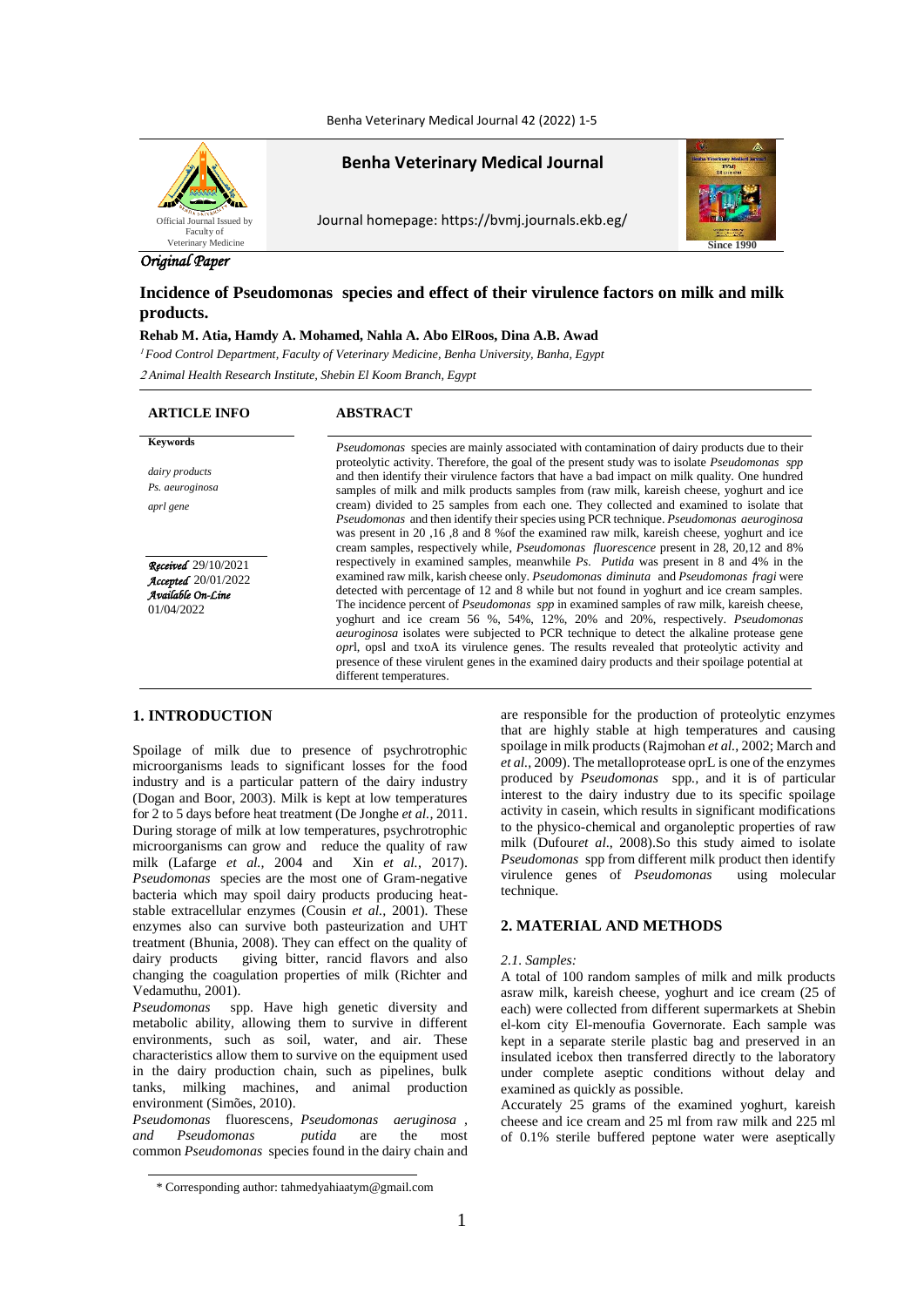added to sterile containers. One ml from the original dilution was transferred with sterile pipette to another sterile test tube containing 9 ml of sterile buffered peptone water and mixed well to make the next dilution, from which further decimal serial dilutions were prepared.

*2.2. Counting of Pseudomonas species:*

Accurately, 0.1 ml of each sample homogenate were separately inoculated into duplicate petri-dishes of *Pseudomonas* selective agar medium supplemented with glycerol and evenly spread. The inoculated plates were incubated at 25 °C for 48 hours after which all developed colonies (greenish yellow colonies) were enumerated. The average count was calculated and recorded.

Then isolation had been done then the average count was calculated and recorded. The suspected colonies were purified and sub-cultured onto nutrient agar slopes and incubated at 37°C for 24 hrs. The purified colonies were subjected for further identification either morphologically or biochemically according to ISO, (2004). In motility test, all isolated bacterial strains showed positive. In methyl red test and indole test, they give negative results on all strains.

In catalase test, they were observed to give positive results. In voges-proskauer (VP) test, all isolated bacterial strains showed negative. All strains gave negative results on the urease test. In starch hydrolysis test could hydrolyze the starch.

*2.3. Pseudomonas species molecular identification and detection of their virulent genes:*

Isolates that were preliminary identified as *Pseudomonas auroginosa* were subjected to molecular analysis to confirm their identification and genetic profiles. [Polymerase chain reaction](https://www.sciencedirect.com/topics/agricultural-and-biological-sciences/polymerase-chain-reaction) was conducted to confirm the isolates as belonging to the genus *Pseudomonas*  auroginosa and to identify presence of oprl, txoA and opSl virulence gene. Single colonies from each isolate were transferred to trypticase soy [broth](https://www.sciencedirect.com/topics/agricultural-and-biological-sciences/broths) (Oxoid) and incubated at 25°C for 24 h. The aliquots were subjected to [DNA](https://www.sciencedirect.com/topics/agricultural-and-biological-sciences/dna-extraction)  [extraction](https://www.sciencedirect.com/topics/agricultural-and-biological-sciences/dna-extraction) using the Wizard [Genomic DNA](https://www.sciencedirect.com/topics/agricultural-and-biological-sciences/genomic-dna) Purification Kit (Promega Corporation, Madison, WI). The concentration of DNA was estimated by spectrophotometry (Sambrook*et al*., 1989).

## **3. RESULTS**

After isolation and identification of isolated *Pseudomonas*  species to found that incidence percent of *Pseudomonas spp* in examined samples of raw milk, karish cheese, yogurt and ice cream 80%, 56 %, 24% and 20% respectively as shown in fig "1".

Also, the count of *Pseudomonas* in the examined samples were the count of *Pseudomonas* (log10 CFU/ml) were from range of Min count of 3.5, 6.6, 2.7 and 2.5 to Max count of 5.9, 3.1, 5.8 and 3.4 with mean± SD count of 1.9± 2.1, 6.3±1.1,  $1.8 \pm 2.2$  and  $1.0 \pm 1.6$  in Raw milk, kareish cheese, Yogurt and Ice cream respectively as shown in fig "2".

And incidence of different species of *Pseudomonas* in examined raw milk, kareish cheese yogurt and ice cream , were *Ps.* auroginosa was present in 20, 16, 8 and 8 % respectively in examined samples while ,*Ps.* Fluorescence present in 28, 20, 12 and 8% respectively in examined samples in the meanwhile *Ps*. Putida was present in 8 and 4% that not indicated yogurt and ice cream , *Ps.* diminuta and *Ps.* Fragi 12 and 8 % respectively in examined samples of raw milk and karish cheese while not indicated in yogurt and ice cream as shown in table "1".

Then isolated strains of *Pseudomonas auroginosa* were sent to molecular identification and detection of virulent genes of oprl, txoa and oprI. to give positive results for three genes as indicated in table "2".



Figure 1 Incidence of *Pseudomonas* in different samples of raw milk and milk products.



Figure 2 *Pseudomonas* counts (log10 CFU/ml) in the examined samples of raw milk and some milk products (n=100).

Table 1 Incidence of different strains of isolated *Pseudomonas* species from examined samples

| <b>Strains</b>          | Raw Milk |    | Kareish<br>cheese |               | Yoghurt        |               | Ice<br>cream   |   |
|-------------------------|----------|----|-------------------|---------------|----------------|---------------|----------------|---|
|                         | NO       | %  | N <sub>O</sub>    | $\frac{0}{6}$ | N <sub>0</sub> | $\frac{0}{0}$ | N <sub>O</sub> | % |
| Ps.<br>Aeurginosa       | 5        | 20 | 4                 | 16            | 2              | 8             | $\overline{c}$ | 8 |
| $P_{S}$<br>flourescence | 7        | 28 | 5                 | 20            | 3              | 12            | $\overline{c}$ | 8 |
| Ps. putida              | 2        | 8  | 1                 | 4             |                |               | 1              |   |
| Ps. diminuta            | 3        | 12 | 2                 | 8             |                |               |                |   |
| Ps. fragi               | 3        | 12 | 2                 | 8             | 1              |               |                |   |

Table 2 Molecular identification of virulence genes of *Pseudomonas*  auroginosa

| . . <u>.</u>   |        |                  |        |
|----------------|--------|------------------|--------|
| Sample         | OprL   | toxA             | pslA   |
| 1              | $^{+}$ | $\scriptstyle +$ | $^{+}$ |
| $\overline{c}$ | $^{+}$ | $+$              | $^{+}$ |
| 3              | $^{+}$ | $^{+}$           | $^{+}$ |
| $\overline{4}$ | $^{+}$ | $^{+}$           | $^{+}$ |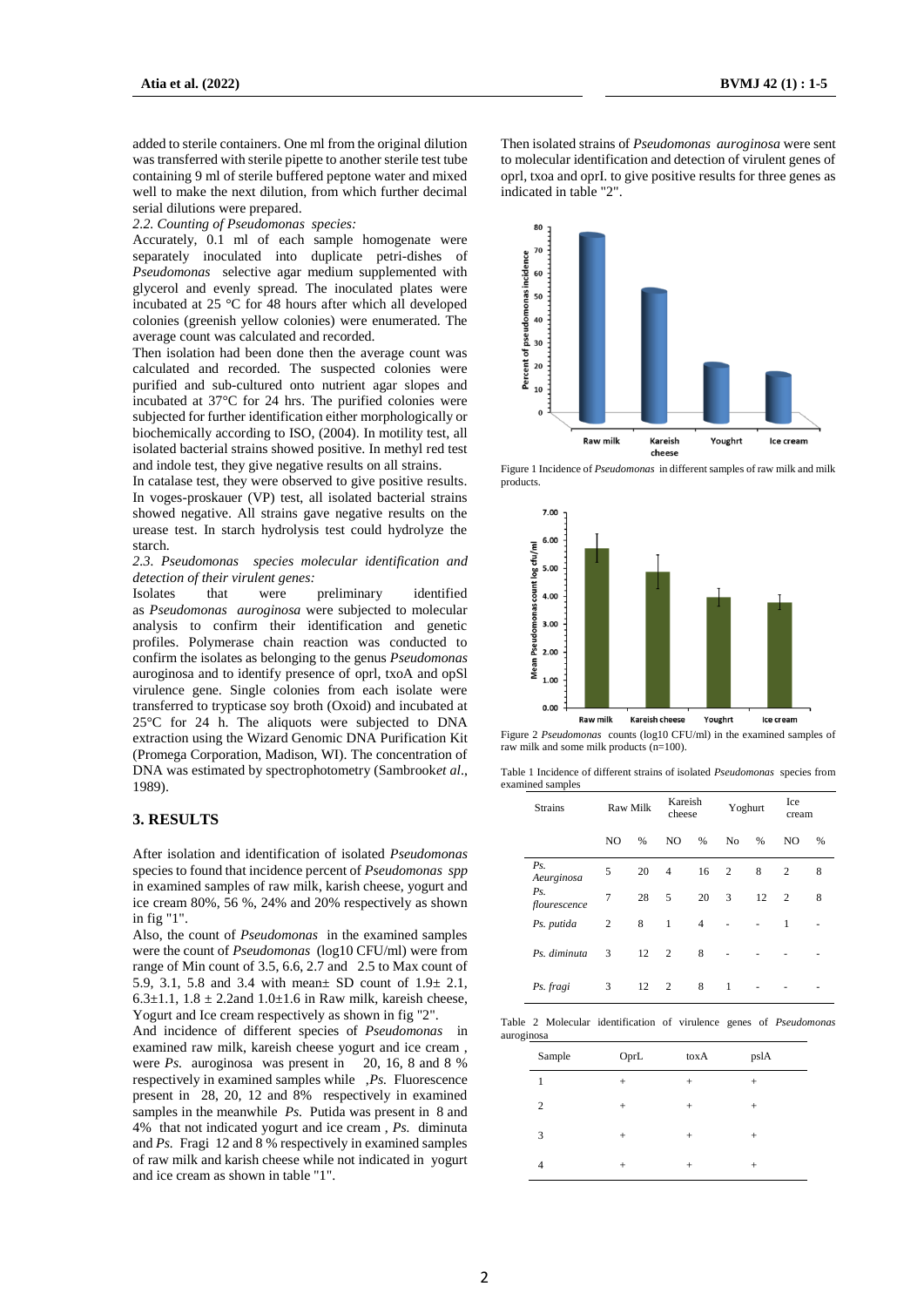

Figure 3 Agarose gel electrophoresis of PSLA gene amplified at 656 bp for characterization of *Pseudomonas* 

Lane L: 100 bp ladder as molecular size DNA marker.

Lane P: Control positive for PSLA gene ( 656) bp

Lane N: Control negative.

Lanes 1 and 4: Positive *Pseudomonas* strains for PSLA gene isolated from raw milk and milk products.



Figure 4 Agarose gel electrophoresis of OPRL GENE amplified at 504 bp for characterization of *Pseudomonas* 

Lane L: 100 bp ladder as molecular size DNA marker.

Lane P: Control positive for OPRL gene (504) bp

Lane N: Control negative.

Lanes 1 and 4: Positive *Pseudomonas* strains for OPRL gene isolated from raw milk and milk products.



Figure 5 Agarose gel electrophoresis of ToxA GENE amplified at 396 bp for characterization of *Pseudomonas* 

Lane L: 100 bp ladder as molecular size DNA marker.

Lane P: Control positive for ToxA gene (396) bp

Lane N: Control negative.

Lanes 1 and 4: Positive *Pseudomonas* strains for ToxA gene isolated from raw milk and milk products.

#### **4. DISCUSSION**

*[Pseudomonas](https://www.sciencedirect.com/topics/agricultural-and-biological-sciences/pseudomonas)* species represent the awfully common group of psychrotrophic bacteria related to milk spoilage. On the other side, *Pseudomonas* species are able to grow at [refrigeration](https://www.sciencedirect.com/topics/agricultural-and-biological-sciences/refrigeration) temperatures (7 °C or less), causing putrefaction, fermentation, fruity- and bitter flavors as they metabolize fat and protein.

Fig "1" illustrated the incidence of *Pseudomonas* spp in examined samples of raw milk, kariesh cheese, yoghurt and ice cream80%, 56 %, 24% and 20% respectively.

These results were higher than those recorded by Arslan (2011) and these results were lower than results recorded by Ibrahim *et al* (2008).

Fig "2" illustrated that count of *Pseudomonas* (CFU /ml) were from range of Min count of 3.5, 6.6, 2.7 and 2.5to Max count of 5.9 ,3.1, 5.8 and 3.4

With mean  $\pm$ sd of 1.9 $\pm$ 2.1, 6.3 $\pm$ 1.1, 1.8  $\pm$ 2.2 and 1 $\pm$  1.6 in raw milk, kareish cheese, yoghurt and ice cream respectively. These results came in agreement to results of Olfa *et al.* (2013) while it were lower than those recorded by Ahlam A. El-Leboudy *et al.* (2015) and Esmat (2005) and also lower than that recorded by sadek *et al*. (2006) and ELSayed *et al*.(2011) and these results were higher than that recorded by Ibrahim *et al* (2008) that isolated *Pseudomonas*  from following products; raw milk ,yoghurt and White soft cheese and also higher than results recorded by Kelly Molin de Almeida (2017).

In addition to growing at low temperatures, a variety of psychrotrophic bacterial species (primarily represented by pseudomonads) found in raw milk produce heat-stable proteases and lipases, generally during the late log or early stationary growth phases when the cell density is high (Sadek *et al.,* 2006).

psychrotrophic bacteria produce soluble casein that gives negative effects on cheese production as reduction in cheese yield and tainting that lead to degradation of products(Bintsis *et al.*, 2000) .

Table one showed that incidence of *Pseudomonas* spp in collected samples of raw milk, kareish cheese, yoghurt and ice cream. *Ps.* auroginosa was present in 20 ,16 ,8 and 8 % respectively in the examined samples while, *Ps. Fluorescence* was found in 28, 20,12 and 8%, respectively in the examined samples. Meanwhile, *Ps. Putida* was present in milk and kareishcheese8 and 4 %that not indicated in yoghurt and ice cream, *Ps. diminuta* and *Ps. fragi* were found in 12 and 8 % respectively in examined samples of raw milk and karish cheese while not indicated in yogurt and ice cream. Abdel hameed- Abeer (2016) isolated *Ps. auroginosa, Ps. flouresence* and *Ps. Alkali genes* in higher incidence from raw milk by 11.6 %,  $3.3\%$  and 1.6 %, respectively while, *Ps. aeuroginosa*, *Ps.* fouresence, *Ps.*  Alkali genes and *Ps.* Putida could be isolated from Ice cream by 10 %, 4 %, 2 % and 2 %, respectively

These results were lower than those recorded by Amin - Ahlam et al (2015) that isolated *Ps. aeuroginosa*, *Ps. flouresence* and *Ps. Putida* by 15.2%, 35.4 % and 18.2 % respectively from raw milk and results recorded by S. Banerjee (2017) that found that *Ps. aeuroginosa, Ps. flouresence* and *Ps. Fragi* by 42.4, 24.4 and 12%, respectively.

Among the pathogenicity caused by virulence factors, can be cited Lipopolysaccharide, Flagellum, Secretion System, Exotoxin A, Proteases, Alginate, Quorum Sensing, Biofilm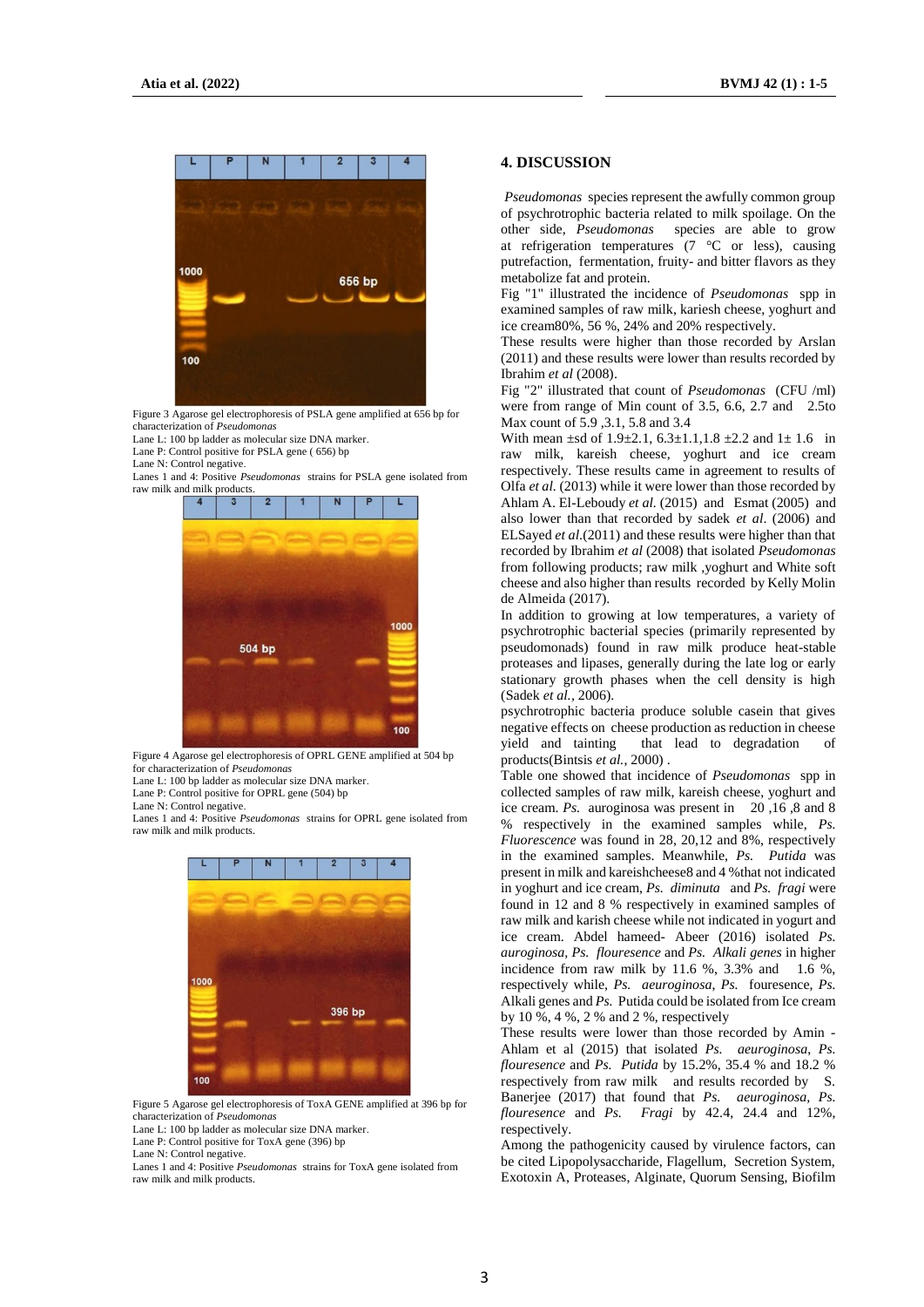Formation, These are major virulence factors acting in different manners in the immune system (Bintsis *et al.*, 2000).

Toxic gene like toxA, oprl and opra were presented in all examined samples. These results were to that recorded by Lnotte *et al.* (2010) also reported by Badr *et al (*2017) and Nikbin *et al.* (2006) and Sharma *et al.* (2017) one for the human beings.

PCR results also nearly to that indicated by Mo'men M. Al-Adl (2016) indicated the presence of each virulence gene among studied isolates. *Exo* SHabibi and Honarm and (2015) while these results were lower than those recorded by Dadmanesh *et al.* (2014) Mitov, *et al*. (2010), but Jabalameli*, et al*. (2012) *exo*U, and 26.3% carried *exo*S, total prevalence of *exo*S, *exo*U and *las*B virulence factors in the pediatric patients were 92.95%, 56.33% and 91.54%, respectively. Heidary *et al*. (2016) and Mitchell, *et al*. (2017) stated that all tested isolates (100%) were positive for *las* Bwhile 9 out of 17 strains (53%) were positive for *exo*S gene, Fazeli and Momtaz (2014) and In Nikbin *et al*., (2012) reported that all isolates examined harbored *las*Bgene. Investigation of virulence factors associated genes revealed that 81.25%, 69.23% and 69.7 % of the isolates harboring *tox*A, *las*B and *exo*S genes, respectively Ameen (2014).

The exotoxin A is produced by most of *Ps. aeruginosa* strains with greatly similar to diphtheria toxin. It can inhibit eukaryotic protein biosynthesis at the level of polypeptide chain elongation factor. In this study, 95% of tested isolates carried *tox*A gene. This was similar to Mitchell, *et al*., (2017) and Elsayed *et al*. (2016) who found that all tested isolates (100%) were positive for *tox*A, but it decreased to  $(69.56%)$  and  $(35.29%)$  as mentioned by Dadmanesh *et al.,* (2014) and Fazeli and Momtaz (2014), respectively.

## **5. CONCLUSION**

*Pseudomonas* spp. found mainly in raw milk producing proteolytic enzymes that will next effect on its products quality as bitter taste, bad odor and also affect texture so that production of milk should be in hygienic conditions to decrease their bacterial load and avoid their bad effects.

# **6. REFERENCES**

- 1. Abbas- Heba, M. and Abou Baker –Doha, H. (2020): Low cytotoxic trace element selenium nanoparticles and their differential antimicrobial properties Nanotechnology 27 (9): 90- 99.
- 2. Abdel-hameed- Abeer, H.M. and Saleem, k.l. (2019): Biosensors and bio-based methods for the separation and detection of foodborne pathogens. Adv. Food Nut. Res. 54 1–44.
- 3. Amin -ahlam, El-Leboudy.; Amr, A.; Mohamed, E. Nasief and Eltony-Shimaa, M. (2015): Occurrence and Behaviour of *Pseudomonas* Organisms in White Soft Cheese. Alex J of Vet Sci, 44(12):74-79.
- 4. Arslan, A. and Özdemir, E. (2011): Spoilage potentials and antimicrobial resistance of *Pseudomonas* spp. isolated from cheeses. J. Dairy Science. 94 (12) 5851-5856.
- 5. Bhunia, A. K. (2008): Biosensors and bio-based methods for the separation and detection of foodborne pathogens. J of the sci of food. 54(9):1-44.
- 6. Bintsis, T.; Robinson, R.K. and Litopoulou-Tzanetaki,E. (2000): Existing and Potential

Applications of Ultraviolet Light in the Food Industry .J of the Sci of Food and Agri. 80(6): 637-645.

- 7. Bintsis, T.; Robinson, R.K. and Litopoulou- Tzanetaki ,E. (2000): Existing and Potential Applications of Ultraviolet Light in the Food Industry .J of the Science of Food and Agri. 80(6): 637-645.
- 8. Chambers J. V. (2003): The microbiology of raw milk," in Dairy Microbiology Handbook: The Microbiology of Milk and Milk Products 3rd Ed. Robinson R. K. (New York, NY: John Wiley and Sons, Inc.) 39–90 .
- 9. Cousin, M.A.; Jay, J.M. and Vasavada, P.C. (2001): Psychrotrophic microorganisms Compendium of Methods for the Microbiological Examination of Foods, American Public Health Association, Washington, DC, 159-166
- 10. D. Dufour, M. Nicodeme, C. Perrin, A. Driou, E. Brusseaux, G. Humbert, J. L. Gaillard, A. (2008): Molecular typing of industrial strains of *Pseudomonas*  spp. isolated from milk and genetical and biochemical characterization of an extracellular protease produced by one of them Int. J. Food Microbiol., 125,. 188-196
- 11. D. Samarzija, S. Zamberlin, T. (2012): Psychrotrophic bacteria and their negative effects on milk and dairy products quality Mljekarstvo, 62, 77-95
- 12. De Jonghe V., Coorevits A., Van Hoorde K., Messens W., Van Landschoot A., De Vos P., (2011): Influence of storage conditions on the growth of *Pseudomonas*  species in refrigerated raw milk. Appl. Environ. Microbiol. 77 460–470 .
- 13. Didenko, D.l., Gerasimenko, N., Konstantinova, T. Silkina, I. Avdienko, G. Bannikova, and Varlamov,V. (2005): Preparation, characterization, and antibacterial activity of diclofenac-loaded chitosan nanoparticles B Exp. Biol. Med., 140, 356 .
- 14. Divya, J.R.; da. Silva, J.L.; Marques, ALB and Stradiotto, N.R. (2017): Antioxidants detection in aviation biokerosene by high-performance liquid chromatography using gold nanoparticles anchored in reduced graphene oxide. Fuel 260:116 -118.
- 15. Dogan B., Boor K. J. (2003): Genetic diversity and spoilage potentials among *Pseudomonas* spp. isolated from fluid milk products and dairy processing plants. Appl. Environ. Microbiol. 69 130–138 .
- 16. Forootanfar, H.; Golkari, Y.; Mohammadi-Khorsand, T. and Shakibaie, M. R. (2015): Anti-biofilm activity of biogenic selenium nanoparticles and selenium dioxide against clinical isolates of Staphylococcus aureus, *Pseudomonas aeruginosa* , and Proteus mirabilis. J. Trace Elem. Med. Biol. 29, 235–241.
- 17. Fulwah, Y.; Nuri, P.; Gurny, R .and Yahia al qahtini (2019): Chitosan: a unique polysaccharide for drug delivery. Drug Dev Ind Pharm 24:979–993.
- 18. Guisbiers, k., Usman, M.S., El Zowalaty, M.E.; Shameli, N.; Zainuddin, M. Salama, and Ibrahim, N.A. (2016): Selenium nanoparticles as a nutritional supplement. Nutrition 33 .4437(7): 256-260.
- 19. Habibi, A., and Honarm and, R. (2015): Profile of Virulence Factors in the Multi-Drug Resistant *Pseudomonas Aeruginosa* Strains. Iranian Red Crescent Medical Journal, 17(12) 23:25.
- 20. Hariharan, H., Al-Dhabi, N. A., Karuppiah, P. and Rajaram, S. K. (2012): Microbial synthesis of selenium nanocomposite using Saccharomyces cerevisiae and its antimicrobial activity against